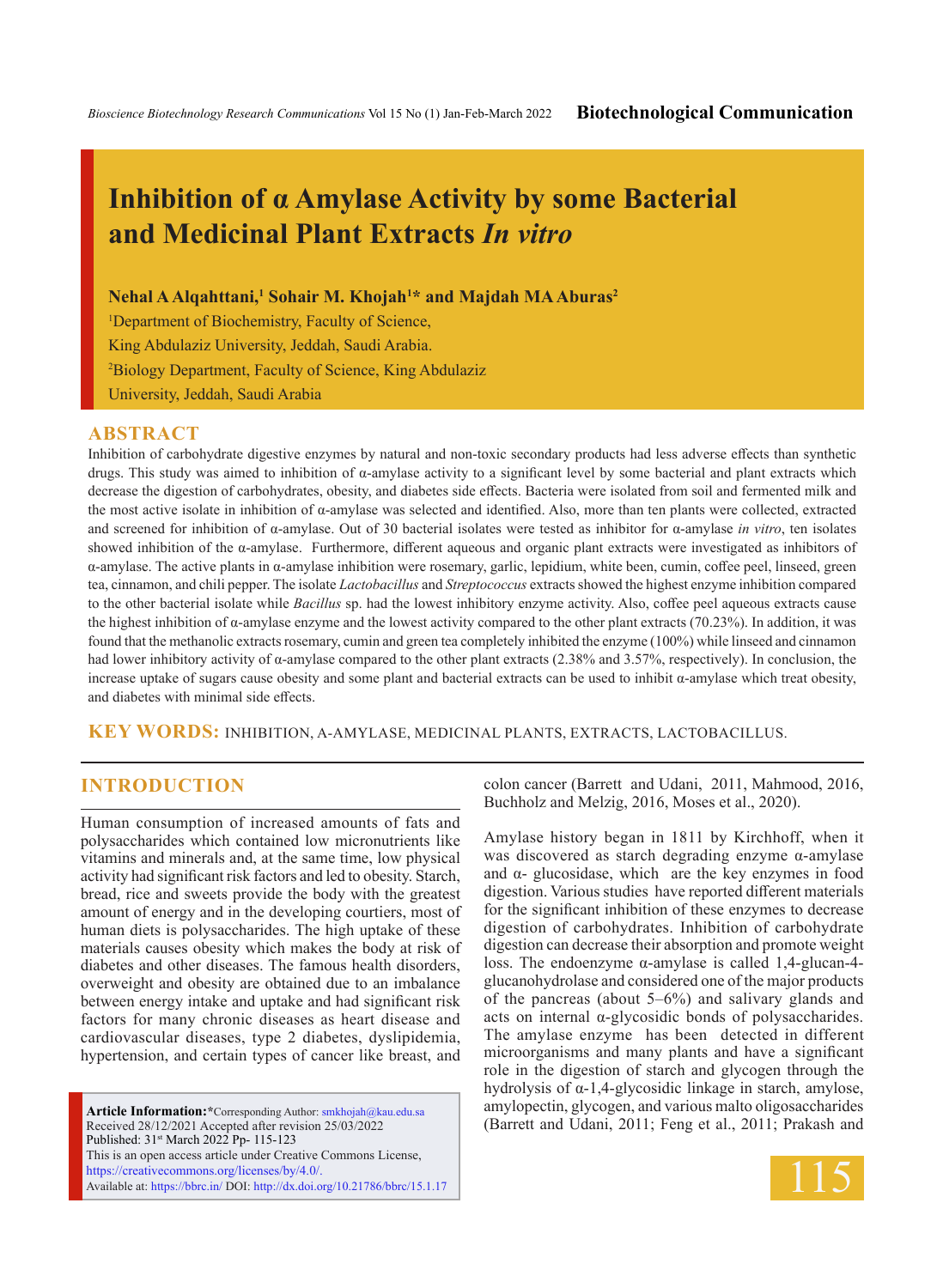Jaiswal, 2010; Sales, 2012; Mahmood, 2016; Sales, 2012, Mahmood, 2016).

Alpha-amylase inhibitors are widely used by the pharmaceutical and agricultural industries. In comparison, this enzyme's inhibitors can be used to lower blood glucose and in the treatment of obesity, adipose, hyperlipemia, diabetes, pre- diabetes, gastric ulcer, duodenal ulcer, and as insect control. Natural α-amylase inhibitors are distributed in microorganisms, higher plants, or animal's secretions. Microorganisms represent a vast resource of novel compounds with many agricultural and medical applications. Natural inhibitors of α-amylase attract considerable interest as excellent sources of bioactive compounds due to their longtime clinical practice and reliable therapeutic efficacy. Some extracts from the microbial origin like members of the family Bacillaceae and Streptomycetaceae were reported as α-amylase inhibitors (Obiro et al., 2008; Feng, et al., 2011; Liu et al., 2015; Sun et al., 2015; Moses et al., 2020).

Moreover, from the yeast cells, a functional  $\alpha$ -amylase inhibitor was detected and purified from culture the culture supernatant using a two-step chromatographic method and can be used for biotechnological and pharmaceutical applications. Similarly, some plant extracts are sources of α-amylase inhibitor, including White been, Cumin and Rosemary. There are many types of plants reported to show α-amylase inhibitory activity, and so maybe relevant to the treatment of type 2 diabetes and obesity. About 800 plant species have been antidiabetic properties. A wide range of plant-derived principles belonging to compounds, mainly alkaloids, glycosides, galactomannan gum, polysaccharides, hypoglycins, peptidoglycans, guanidine, steroids, glycopeptides, and terpenoids, have demonstrated bioactivity against hyperglycemia (Sales, 2012; Brain-Isasi et al., 2017; Moses et al., 2020).

Among the new chemical structure approved as drugs by the U.S. Food and Drug administration, a total of 46% are relevant to natural products, including 4% natural products, 22% natural-product derivatives, and 20% natural mimic compounds (Liu et al., 2015). In a survey conducted in 2017, the results indicated that  $\alpha$ -amylase could inhibit glycoprotein in common beans (*Phaseolus vulgaris* L). Another study in 2016 performed on Basil seed was found to contain bioactive peptides, which have antioxidative and a-amylase inhibitory activities, and three novel inhibitor peptides successfully identified. These peptides can use therapeutic agents to reduce the risk of oxidative stress and prevent type-2 diabetes (Saufi, 2016). In another study performed on the essential oil from *Cedrus deodara* cones in 2017 reported that this evergreen tree was distributed in western Himalaya also found abundantly in Asia, including China, Afghanistan, Pakistan, India, and Nepal. The results indicated that cones essential oils act as a potential α-amylase inhibitors due to the presence of long pinene which is the primary active component in the essential oil from *Cedrus deodara* cones (Xu et al., 2017). Another study was conducted in 2017, it discover the bioactive peptides derived from cumin seed, with antioxidative and antidiabetic activities (Siow et al., 2017). In summary, most of the studies approved that there are several plants that have

chemical structures and bioactive compounds that inhibit amylase enzyme that leads to development for food and pharmaceutical applications (Moses et al., 2020).

The present research aimed to analyze the inhibition of amylase enzyme by specific bacterial and some medicinal plant extracts, and to help the selection of the most active one that inhibits the enzyme.

## **Material and Methods**

α-amylase enzymes Kit was purchased from α-amylase liquid color Human Gesell schaft, Germany Kit and it is stored at 2-4°C.

**Soil and fermented milk samples:** In this study, 5 soil samples of agricultural soil, approximately 5 g each, were obtained from different sites which included: Qurayyat Governorate, Taif, and Abha, Saudi Arabia in addition to Jumeirah Beach in Dubai, United Arab Emirates. of each sample was collected in a sterile plastic package and transferred to the Microbiology laboratory at King Abdulaziz University to isolate bacteria. Five samples from the fermented milk were collected from the supermarket to isolate lactic acid bacteria.

**Plants samples:** Ten kinds from plants were selected and used to inhibit amylase enzyme, which included: rosemary, garlic, Lepidium, white been, cumin, coffee peel, linseed, green tea, cinnamon, and chili pepper. They were collected from the local market in Jeddah, Saudi Arabia. Approximately 10 g of each plant was taken to be extracted with water or methanol. The extracts were saved in the refrigerator at 4°C before testing.

**Isolation and characterization of bacteria:** The medium used for bacteria isolation was nutrient agar medium which containing  $(g/l)$  peptone  $(5.0)$ , beef extract  $(3.0)$ , and sodium chloride (5.0), pH 7.4 at 25°C. Agar 15.0 g/L was added to prepare solid medium (Gowsalya et al., 2014). *Lactobacillus* was isolated from AL-Maraee yogurt using de Man, Rogosa and Sharpe medium (MRS) at pH 6 under anaerobic condition (10% CO2) and 37°C. All isolated bacteria were stored on Slant agar in a refrigerator at 4ºC to be used a later (Carrim, 2006). Finally, ten pure bacteria samples were isolated, and they were used for inhibition of amylase. The morphology, physiology and biochemistry of the bacterial colonies like shape, color microscopic appearances and Gram's type were recorded as described by Cheesbrough (2005). API20 was used for Gram negative bacterial isolates. Electron microscope and molecular method using 16SrRNA were used to study the bacterial isolate B11(Al-Haik et al., 2017a, b).

**Bacterial growth in liquid medium:** Nutrient broth or MRS broth media (50 ml) were inoculated with 0.1 ml (4x104 CFU/ml) of each bacterial suspension in 250 ml Erlenmeyer flasks, incubated at 37°C for 2 days at 120 rpm. At the end of the fermentation period, each bacterial filtrate was collected, sterilized by  $0.45 \mu m$  bacterial filter and preserved at 4°C until used for amylase assay.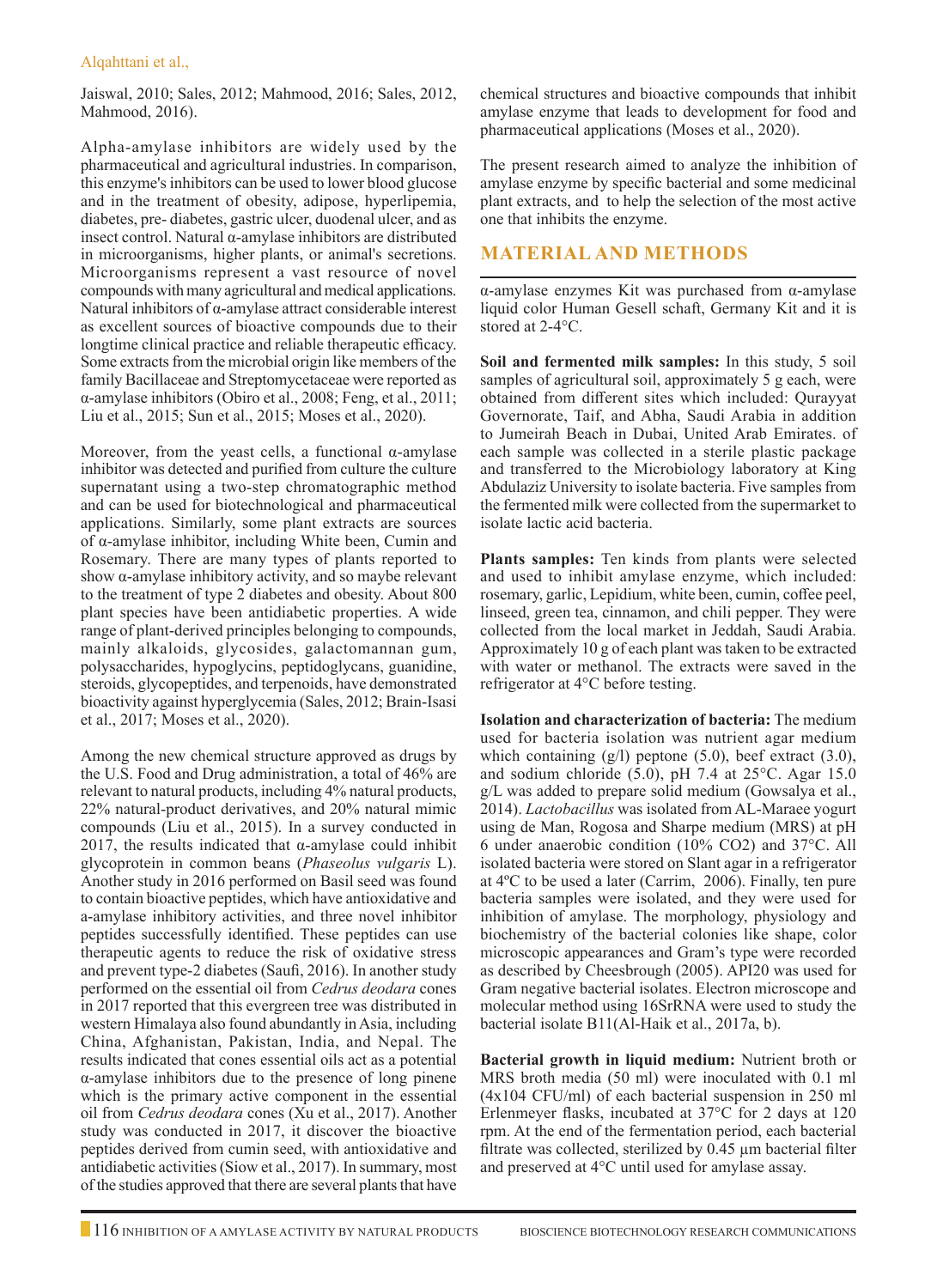**Preparation of plants extract:** The selected plants, used for inhibition of amylase enzyme, included: rosemary, garlic, *Lepidium sativum*, white been, cumin, coffee peel, linseed, green tea, cinnamon, and chili pepper. Plants were ground to a fine powder. Then, they were stored at room temperature and protected from light until extraction. Extraction of samples with water was carried out where 5g of the powdered plant parts were mixed with 50mL of boiling deionized water for 24h at room temperature. Then, the aqueous solution was filtrated and lyophilized immediately and stored dry at 4°C. It was protected from the light. A refluxed condenser was then prepared with methanolic extracts by extracting 5g powdered plants with 50ml of methanol for 24 h. After that, the extract was filtrated, dried and stored in the refrigerator at 4°C until used for amylase assay.

**Enzyme assay procedure:** Inhibition of α-amylase was measured based on the hydrolytic cleavage of a modified starch derivative material (Buchholz and Melzig, 2016). By micropipette, 1000 μl of enzyme reagent kit was put in the cuvette and mixed with 10 μl of the sample solution (bacteria filtrate, aqueous or methanolic plant extracts). The mixture was incubated for 2-3 min at 37°C and finally, the absorbance was detected at 405 nm (A405 nm). Distilled water was used as a positive control and all testes were carried out in triplicate and mean value was calculated. The enzyme activity was determined by the increase of fluorescence per minute. The inhibitory activity of the extracts was the difference between the enzyme activity in the 100% activity control (no inhibitor added) and the enzyme activity in the reaction mixture containing the bacteria filtrate or plant extract and was expressed as a percentage of the enzyme activity of the positive control. Then, each extract was tested for the inhibitory activity. The results were expressed as the average  $\pm$  standard deviation (Buchholz and Melzig, 2016).

```
(% \mathcal{O}_{0}) amylase inhibition =
%<br>plase inhibition = \frac{1}{2} absorbance of control at 504 nm<br>\frac{1}{2} absorbance of control at 504 nm<br>\times 100
                        absorbance of the control at 504nm
```
**Statistical Analysis:** The results were obtained as the average (mean value) and standard deviation. The results are expressed as mean  $\pm$  SD (n =3) of three experiments. Statistical Analysis was performed using S.P.S.S. for Windows, the means of results were compared by one-way Analysis of variance (ANOVA), and the significant level was P<0.05 (Orhan, and Akincioglu, 2020).

## **Results and Discussion**

Alpha-amylase is an enzyme which hydrolyzes carbohydrate into monosaccharides then into glucose, and in advance, it is easily absorbable. From one of current methods for prevention of obesity is reduction of caloric intake during the food digestion and absorption, and inhibition of α-amylase is important for prevention of starch hydrolysis to small parts such as maltose, maltotriose, and maltotetraose. Inhibition of  $\alpha$ -amylase enzymes is one of the most widely studied for the treatment of obesity that was became one of the most common problems in the world (Kellogg et

al., 2014, Mahmood, 2016; Buchholz and Melzig, 2016; Rasouli et al., 2017).

Analyzing the inhibition of  $\alpha$ -amylase is required because they stimulate the absorption of glucose and the associated postprandial hyperglycemic spike. Alpha amylase inhibition is a policy in diabetes administration as it can manage the serum glucose level (Hidayati et al., 2018). In this study, a colorimetric method, based on 2-cloro-4-nitrofenil-maltotriosido (CNPG3) which mainly react with  $\alpha$ - amylase, forming 2, 2 dichloro-4-nitrophenol from the substrate, resulting in the increase in the absorbance/ minute. There is a directly proportional between the measured absorbance and the concentration of  $\alpha$ -amylase, found in the tested sample.

In this study, the selected bacteria on nutrient agar were characterized based on cell shape and colony shape, elevation, size and diameter (Figure1). Some bacterial colonies were white, yellowish white, orange or pink on nutrient agar while on MRS agar they were white or yellowish white. The elevation of the colony was smooth, flat, or serrated. The colonies diameter was ranged from 1.0 to 8.0 mm, and some the edge was round or irregular. Similarly, five bacterial isolates were obtained from fermented milk on MRS agar. All bacterial isolates were selected for further screening for inhibition of amylase enzyme. Table 1 showed the source of the isolated bacteria, colony color, cell shape, presence or absence of endospore and gram reaction.

Based on the data presented in Table 2, the filtrates of the ten tested bacterial isolates had considerable potential in producing  $\alpha$ - amylase inhibitor and each isolate of bacteria inhibited enzyme at different rates. Some bacterial filtrates showed good inhibition of enzyme activity like the isolate B1S1 which had the highest inhibition  $(13.4 \pm 0.07)$  while lower inhibition were recorded for the isolates B1S5 (8.75  $\pm$  2.19), B2S3 (8.8  $\pm$  0.28), B3S5 (9  $\pm$  1.13), B5S3 (9.3 $\pm$ 0.07), B2S2 (9.5  $\pm$  0.42), B4S3(10  $\pm$  1.83), B5S1 (10.2  $\pm$ 0.42), B1S4 (10.5  $\pm$  1.06) and B2S4 (12.3  $\pm$  3.04). Based on analysis of variance (ANOVA) results, significant differences between the values of enzyme inhibitory significant differences between the values of enzyme inhibitory for all bacteria isolates compared to the control or isolate  $B1S1(P<0.05)$ .





The bacterium that showed the highest inhibitory enzyme activity compared to 9 other isolates was selected and identified. Morphological characterization of the bacterial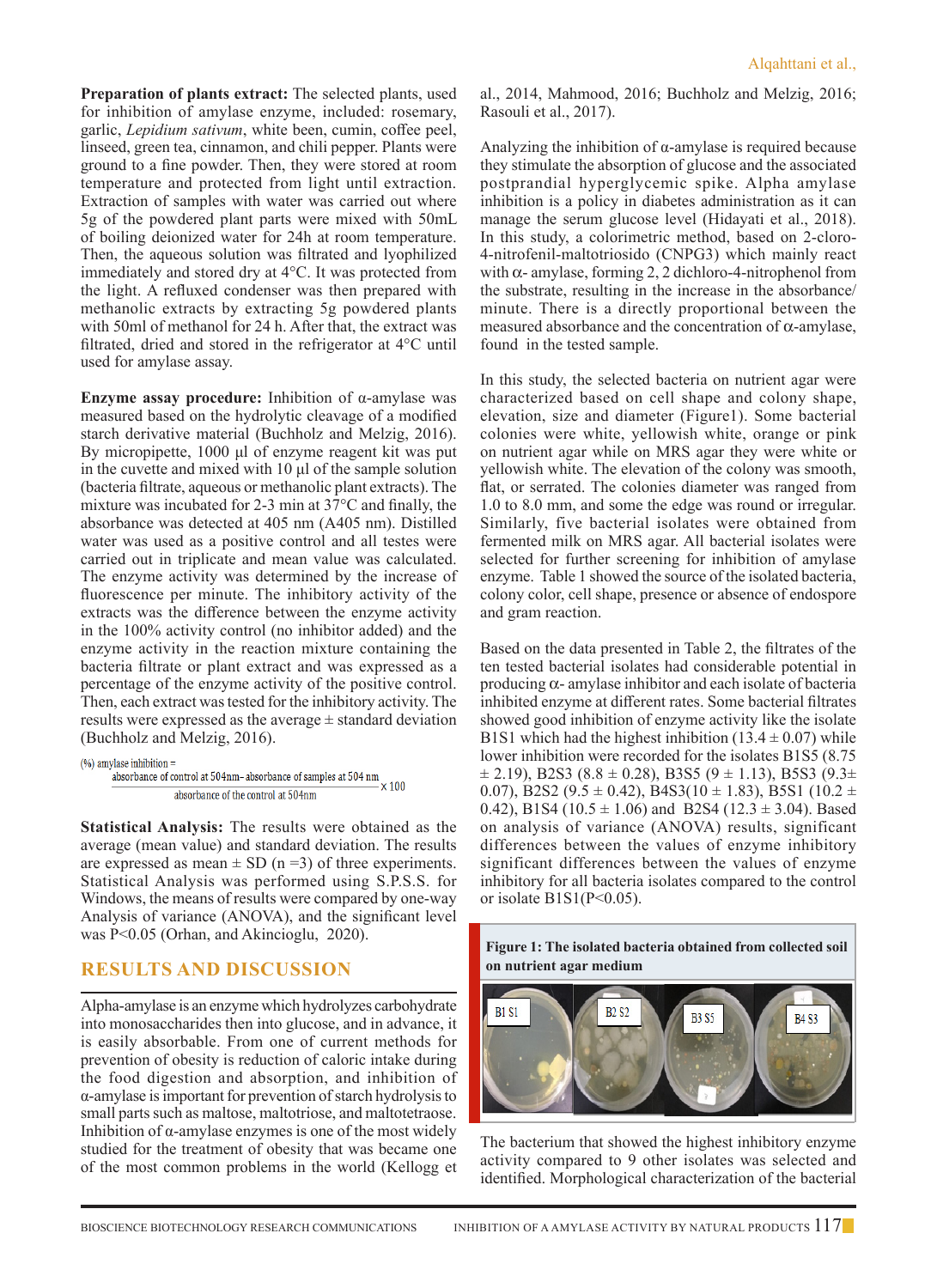isolate B1S1was determined. It was gram negative long chain bacilli, microaerophilic and non spore forming bacteria. The identification was confirmed using molecular methods. Bacterial DNA was separated and 16Sr RNA was analyzed and the obtained sequence was compared to related genera at Gene bank data base. The isolate B1S1 was confirmed as species belonging to the genus *Lactobacillus.*  It was identified as *L. plantarum* B1S1 with similarity level of 95% to strains *L. plantarum* SSK03 and *L. plantarum*  strain TS1and of 90% to *Bacillus subtilis* strain S12, *Bacillus subtilis* ZAA, *Bacillus* sp. strain Pg 12-1.

| Table 1. The selected bacterial isolates from different sources |                     |              |        |                    |                  |                   |                               |
|-----------------------------------------------------------------|---------------------|--------------|--------|--------------------|------------------|-------------------|-------------------------------|
| Soil sample                                                     | <b>Source</b>       | <b>Shape</b> | Color  | <b>Medium</b> used | <b>Endospore</b> | <b>Gram stain</b> | <b>Isolate identification</b> |
| B <sub>1</sub> S <sub>1</sub>                                   | Fermented milk      | Bacilli      | White  | MRS agar           | Absent           | $-ve$             | Lactobacillus                 |
| <b>B1S4</b>                                                     | Taif soil           | Bacilli      | Orange | Nutrient agar      | Present          | $+ve$             | <b>Bacillus</b>               |
| <b>B1S5</b>                                                     | Jumeirah Beach soil | Bacilli      | White  | Nutrient agar      | Absent           | $-ve$             | E. coli                       |
| <b>B2S2</b>                                                     | Taif soil           | Bacilli      | Yellow | Nutrient agar      | Absent           | $-ve$             | Pseudomonas                   |
| <b>B2S3</b>                                                     | Abha soil           | Bacilli      | Pink   | Nutrient agar      | Present          | $+ve$             | <b>Bacillus</b>               |
| <b>B2S4</b>                                                     | Abha soil           | Bacilli      | White  | Nutrient agar      | Present          | $+ve$             | <b>Bacillus</b>               |
| <b>B3S5</b>                                                     | Fermented milk      | Bacilli      | White  | MRS agar           | Absent           | $-ve$             | Lactobacillus                 |
| B <sub>4</sub> S <sub>3</sub>                                   | Qurayyat soil       | Cocci        | Yellow | Nutrient agar      | Absent           | -ve               | Proteus vulgaris              |
| <b>B5S1</b>                                                     | Fermented milk      | Bacilli      | White  | MRS agar           | Absent           | $-ve$             | Lactobacillus                 |
| <b>B5S3</b>                                                     | Fermented milk      | Cocci        | White  | MRS agar           | Absent           | $-ve$             | <i>Streptococcus</i>          |

Table 2. Inhibition percentage of  $\alpha$ -amylase enzyme by **the isolated bacterial filtrates. Data represent means ± SD; P<0.05 (n=3).**

| <b>Bacteria</b> | $\alpha$ -Amylase<br>inhibition $(\% )$ | <b>Bacteria</b> | $\alpha$ -Amylase<br>inhibition $(\% )$ |
|-----------------|-----------------------------------------|-----------------|-----------------------------------------|
| <b>B1S1</b>     | $13.4 \pm 0.07*$                        | <b>B2S4</b>     | $12.3 \pm 3.04*$                        |
| <b>B1S4</b>     | $10.5 \pm 1.06*$ #                      | <b>B</b> 3S5    | $9.0 \pm 1.13*$ #                       |
| <b>B1S5</b>     | $8.7 \pm 2.19$ <sup>*</sup> #           | <b>B4S3</b>     | $10.0 \pm 1.830**$                      |
| <b>B2S2</b>     | $9.5 \pm 0.42$ *#                       | <b>B5S1</b>     | $10.2 \pm 0.42**$                       |
| <b>B2S3</b>     | $8.8 \pm 0.28**$                        | <b>B5S3</b>     | $9.3 \pm 0.07$ *#                       |
| Control         | $8.4 \pm 0.14$                          |                 |                                         |

\*: significant results compared to control, #: significant results compared to isolate B1S1



**Figure 3A: The growth of the isolate B1S1 on MES agar medium, D: examined under electron microscope, C: After Gram staining**



#### **Table 3. The biochemical characters of the isolate B1S1**

| <b>Tests</b> | <b>Substrate degradation</b>             | <b>Results</b> |
|--------------|------------------------------------------|----------------|
| ADH          | Araginine                                | $^{+}$         |
| <b>LDC</b>   | Lysine                                   |                |
| ODC          | Ornithine                                |                |
| CIT          | Citrate                                  |                |
| H2S          | Na Thiosulfate                           |                |
| URE          | Urea                                     |                |
| <b>TDA</b>   | Tryptophan                               |                |
| <b>VP</b>    | Na Pyruvate                              |                |
| <b>GEL</b>   | Charcoal gelatin                         | $^{+}$         |
| <b>INO</b>   | Inositol                                 |                |
| <b>AMY</b>   | Amygdalin                                | $^{+}$         |
| ARA          | Arabinose                                | -              |
| ОX           | Oxidase                                  |                |
| <b>IAA</b>   | Indole production                        |                |
|              | t: positive results, -: negative results |                |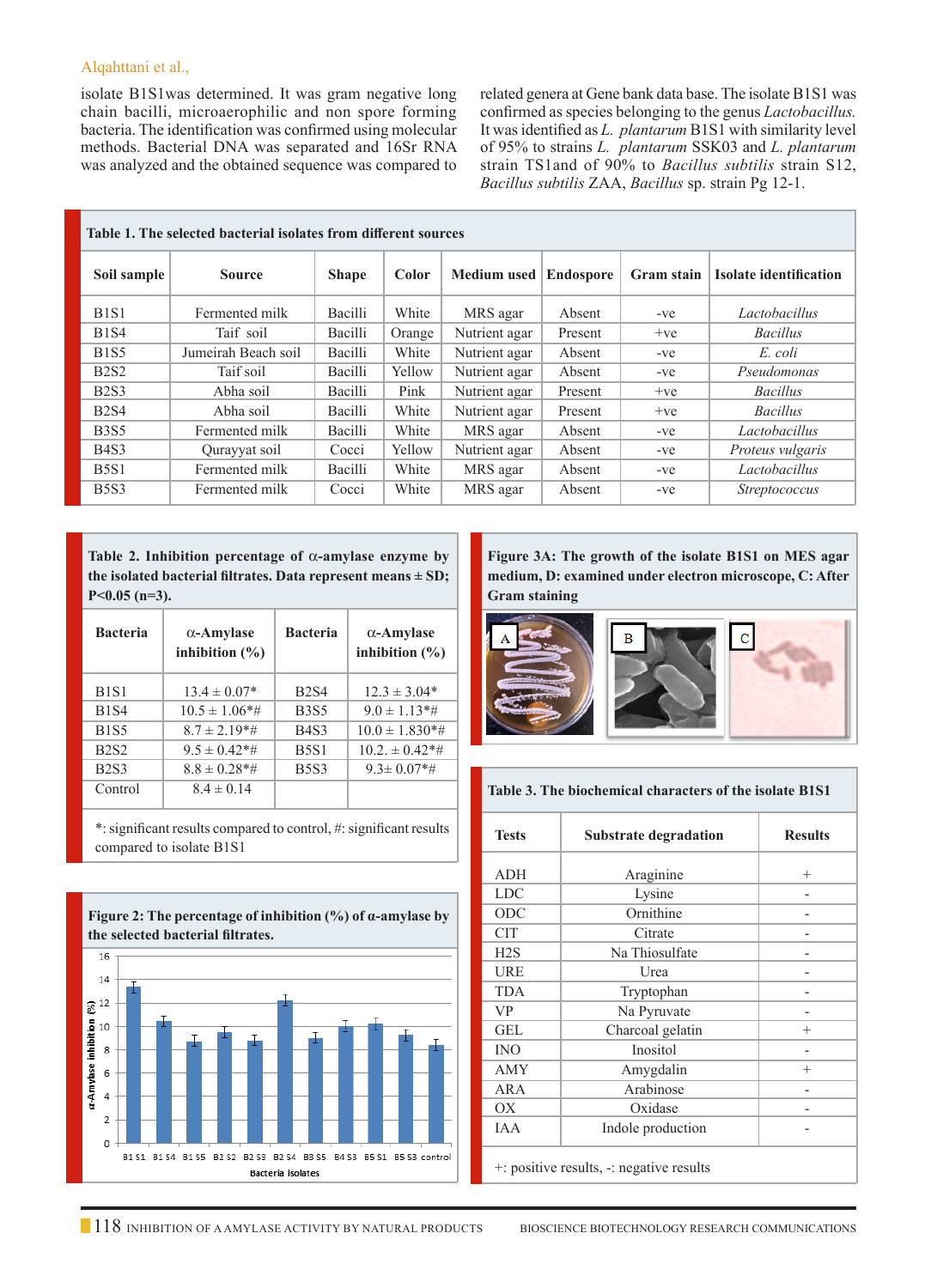

The bacterial filtrates were evaluated as inhibitors of α-amylase. From bacteria, *Lactobacillus* isolate showed the highest inhibitory enzyme compared to other isolates. The two isolates, *Bacillus* sp. and *E. coli* had the lowest inhibitory enzyme activity. *Lactobacillus* belong to Gram positive, microaerophilic, long rod, non spore forming bacteria. Genus *Lactobacillus* had more than 25 taxonomic genera and 250 species. *Lactobacillus* is the main agent of human and animal microbiota as it was recorded in the female genital organ like vagina in addition to digestive system. It is a probiotic bacteria can be isolated from yogurt, cheese and fermented milk and has varied application where it protects human body against pathogens and treat diarrhea, vaginal infections, and skin disorders (Allam et al., 2016; Al-Zahrani et al., 2019).

The utilization of microbes in the production of metabolites to cure diabetes is urgent and necessary. The potentially used microbes, in this case, are some fungi responsible in the biosynthesis of secondary metabolites that inhibit alpha-amylase. They used ethyl acetate extract of these fungi to inhibit alpha-amylase activity and three of them had high inhibition percentages (14.385%, 12.849%, and 39.246%). In another study,  $\alpha$  amylase inhibitory assay showed that whey of both cow milk and buffalo milk fermented by *L. delbeurkii* had higher antidiabetic activity than *L. lactis* (Vankudre et al., 2015). Moreover, eleven different α-amylase inhibitors with maximum activity of 72% were recorded (Sri Pujiyanto et al., 2018; Hidayati et al., 2018). They added that presence of starch or lactose in growth medium or adjusting the initial pH at pH 5.0 or 6.0 affect significantly the production of  $\alpha$ -amylase inhibitors  $(P < 0.05)$ .

The used plants for amylase inhibition, their common names, scientific names and used parts were summarized in Table 4. The plants were extracted with boiling water or with methanol. The inhibition rates of the two extracts of the tested plants for α-amylase have been determined. Inhibition of α-Amylase is expressed in percentage (%). Based on Figure 5, the results of amylase inhibition indicated that all aqueous extracts of the tested plants showed that  $\alpha$ -amylase was inhibited in different proportions and the values were in the range of 1.19 % to 70.23%. Also, it was found that the aqueous extract of coffee peel had the highest inhibitory enzyme activity (70.23%) compared to the other plant extracts and it is followed by green tea (68.45%) and white beans (65.47%). Rosemary was found to have lower inhibitory enzyme activity compared to other plant extracts (1.19 %). Furthermore, Lepidium and Linseed extracts showed partial inhibition. The results in Figure 6 showed that the methanol extract had results completely different as it was found that three plant extracts showed complete inhibition of the enzyme (100%), so that there was no apparent hydrolysis of the starch.

| <b>Common name</b> | <b>Scientific name</b> | <b>Used part</b>  |  |
|--------------------|------------------------|-------------------|--|
| Rosemary           | Salvia Rosmarinus      | Leaves            |  |
| Garlic             | Allium sativum         | Powder            |  |
| Lepidium           | Lepidium sativum       | Seeds             |  |
| White beans        | Phaseolus vulgaris     | Seeds             |  |
| Cumin              | Cuminum cyminum        | Seeds             |  |
| Coffee peel        | Coffea arabica         | Peel of the seeds |  |
| Linseed            | Linum usitatissimum    | Seeds             |  |
| Green tea          | Camellia sinensis      | Leaves            |  |
| Cinnamon           | Cinnamomum zeylanicum  | Park              |  |
| Chili pepper       | Capsicum annuum        | Dried fruit       |  |

**Table 4. The used plants for amylase inhibition, their common and scientific names and the used parts.**







They were rosemary, cumin and green tea. Linseed and cinnamon had lower inhibitory enzyme activity compared to the other plant methanol extracts (2.38%) and (3.57%). α-Amylase inhibition by water extract and methanol extracts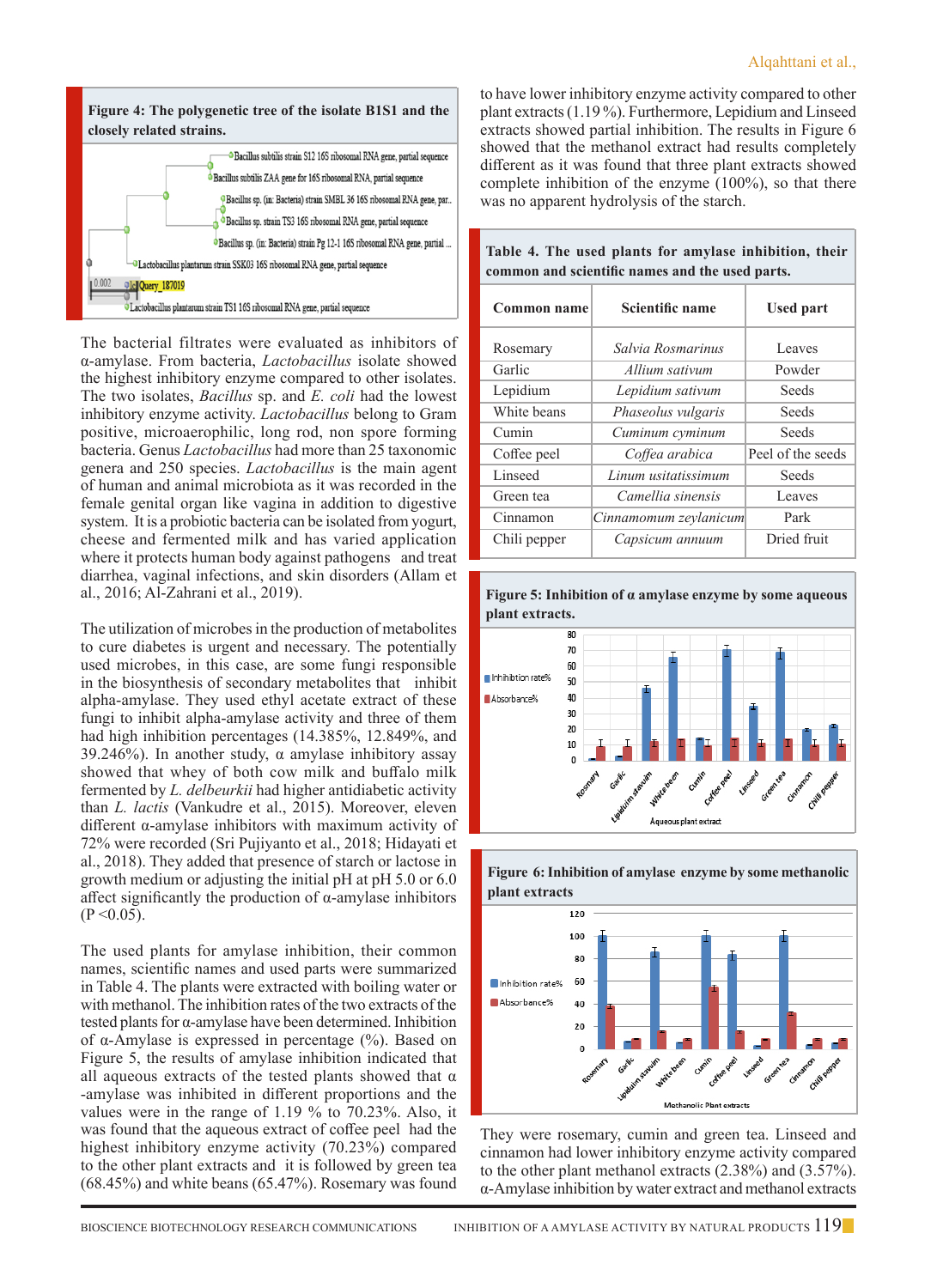were compared. The data from methanolic extracts of the tested plants have a strong inhibitory effect than aqueous extract (Table 5. Figure 7). Also, it was noticed that generally methanolic extracts were more active and extracts of rosemary and cumin showed the highest activities while water extracts of Green tea, Coffee peel and White beans

showed excellent α-Amylase inhibition. It was found that coffee peel in the aqueous extract was the best compared to other extracts (70.23%), while in methanol extract it was not the best. Rosemary, cumin, and green tea were the most enzyme inhibitors in methanol extract (100%). Moreover, rosemary is lowest inhibitory in the aqueous extract (1.19%).

| Table 5. Percentage of inhibition of $\alpha$ -amylase (%) by the tested aqueous<br>and methanolic plant extract, data represent means $\pm$ SD. |                           |                                 |                         |                                 |  |
|--------------------------------------------------------------------------------------------------------------------------------------------------|---------------------------|---------------------------------|-------------------------|---------------------------------|--|
| <b>Medicinal</b>                                                                                                                                 | Aqueous extract (control) |                                 | <b>Methanol</b> extract |                                 |  |
| plants                                                                                                                                           | Absorbance $(\% )$        | a-Amylase<br>inhibition $(\% )$ | Absorbance $(\% )$      | a-Amylase<br>inhibition $(\% )$ |  |
| Rosemary                                                                                                                                         | $8.5 \pm 2.68$            | 1.19                            | $37.95 \pm 1.35$        | $100*$                          |  |
| Garlic                                                                                                                                           | $8.65 \pm 1.48$           | 2.97                            | $8.95 \pm 0.85$         | $6.54*$                         |  |
| Lepidium sativum                                                                                                                                 | $12.25 \pm 0.77$          | 45.83                           | $15.6 \pm 2$            | 85.71*                          |  |
| White beans                                                                                                                                      | $13.9 \pm 0.70$           | 65.47                           | $8.85 \pm 0.95$         | $5.35*$                         |  |
| Cumin                                                                                                                                            | $9.6 \pm 0.98$            | 14.28                           | $54.85 \pm 6.25$        | $100*$                          |  |
| Coffee peel                                                                                                                                      | $14.3 \pm 0.28$           | 70.23                           | $15.35 \pm 1.85$        | $82.73*$                        |  |
| Linseed                                                                                                                                          | $11.3 \pm 3.25$           | 34.52                           | $8.6 \pm 0.9$           | $2.38*$                         |  |
| Green tea                                                                                                                                        | $14.15 \pm 2.89$          | 68.45                           | $31.45 \pm 3.25$        | $100*$                          |  |
| Cinnamon                                                                                                                                         | $10.05 \pm 1.21$          | 19.64                           | $8.7 \pm 0.2$           | $3.57*$                         |  |
| Chili pepper                                                                                                                                     | $10.3 \pm 3.81$           | 22.61                           | $8.8 \pm 1.5$           | $4.67*$                         |  |
|                                                                                                                                                  |                           |                                 |                         |                                 |  |

 $*$  indicates significant difference at  $P \le 0.05$  compared to the control



The inhibition rate of green tea in both extracts was high (in methanol extract was 100% while in aqueous extract was 68.45%). Based on the results of the analysis of variance (ANOVA), significant differences were indicated between the values of enzyme inhibitory for all water or methanolic plant extracts (P<0.05(. Also, significant differences were found between water and methanol extracts of all tested plants. Nowadays, people still believe that plants can be used as alternative medicines as bay leaves cure diabetes. Also, many researcher and nutritionist are extremely interested to fabricate a novel nutritional approach to perfectly control the postprandial glycaemia without inducing negative circumstances on the digestive system. Thus, medicinal plants were gained special importance for the treatment of diabetes (Gislin et al., 2018). In many third world countries,

plant extracts are traditionally used and have been accepted by the users for the treatment of diabetes (Hidayati et al., 2018, Orhan and Akincioglu, 2020).

In this study, the 10 plants extracts either aqueous and methanol extracts were screened using fluorescence-based in vitro enzyme assays to provide plants with potential α-amylase inhibitory activities. It was found that coffee peel had the highest inhibitory for enzyme in aqueous extract (70.23%), while in methanol extracts rosemary, green tea and cumin gave complete inhibition of the enzyme (100%). As it is well known, the most popular and consumed beverage in the world is coffee. In 2014, amount consumed approximately 17.8 billion packages of coffee bought in common food stores. Coffee peel or coffee husk is one of the main components of coffee which is a thin layer that directly covers the coffee seeds. Coffee peel composed high amount of dietary fiber which contain mainly of cellulose, and hemicellulose and the last composed mainly of xylose. It is also rich in protein and minerals such as potassium, magnesium and calcium and many other components (Bessada et al., 2018).

Coffee peels contributed significantly to the inhibitory potential of the extract due to the presence of bioactive compounds such as: chlorogenic acids (1-6%), caffeine (0.8-1.25%), melanoid (17-23%) and other antioxidants. The presence of the bioactive compounds was proven vital activity in prevention skin aging. Moreover it considered anti-microbial, anti-inflammatory, anti-hair loss activities and protection against UV damage. There is another use for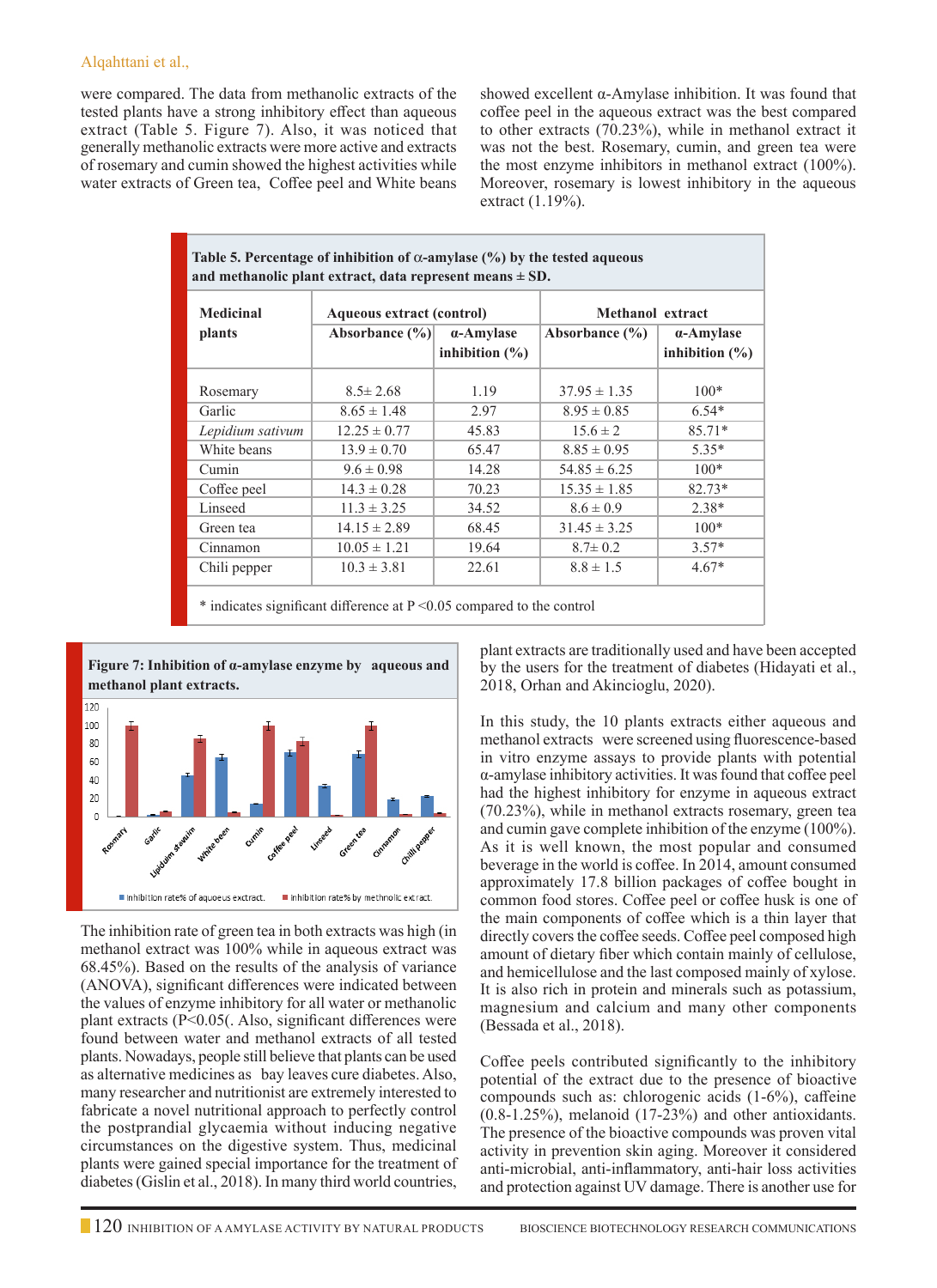coffee peel, as in 2014 there was a study of an antioxidant beverage for body weight control made on a powdered coffee peel which consists of 1.37% caffeine and 1.1-3.0% chlorogenic acids with low concentrations of reducing sugars and high fiber and also it had low glycemic index. This beverage was suitable for obese and diabetic people (Bondesson, 2015; Bessada, et al., 2018).

Different secondary plant metabolites had potential inhibition activity for α-amylase and hence maybe used as therapeutic drugs. Some species of the genus Teucrium showed excellent α-amylase inhibitory activities compared to the standard inhibitor, Acarbose. The inhibitory activities of  $\alpha$ amylase was higher for Teucrium polium extract compared to *T. oliverianum* extract which showed more inhibition actively than *T. Orientale*. The IC50 of the alcoholic extracts of *T. polium*, *T. oliverianum* and *T. orientale* were 3.63, 3.86 and 13.93 mg/ml, respectively. Moreover, the organic plant extracts had strong inhibitory activity on the α-amylase activity. However, the dichloromethane extract showed the lowest inhibitory strength. Thus, α-amylase inhibition by these plant extracts could provide a successful use of these plants as useful drugs. Also, Hussain et al. (2018) concluded that aqueous extracts of Amomum subulatum and Amomum tsako dry fruit constitutes (seeds and rind) have the significant inhibitory activity of  $\alpha$ -amylase due to the occurrence of plant secondary products like polyphenol, flavonoids, alkaloids, saponins, and tannins.

Numerous α-amylase inhibitors were purified from some medicinal plants and are used as alternative drugs with good activity and less side effects compared to synthetic products. Active compounds like phenolic substances derived from the medicinal plants are a source of  $\alpha$ -amylase and  $\alpha$ -glycosidase inhibitors. The seeds of the terrestrial herb, Amomum which belongs to family Zingiberaceae and found in tropical area are used in traditional medicine. The methanol extract of *Amomum tsaoko* had markedly influence on plasma glucose and thiobarbituric acid reactive substances and antioxidant potential. So, some plant extracts and some types of bacteria are considered useful factors for preventing or treating obesity. However, more studies are needed to develop new plant and bacterial resources to treat obesity with minimal side effects (Matsuda et al., 2002; Longguan 2008; Cicero et al., 2013; Pujiyanto et al., 2018; Moses et al., 2020).

Inhibition of  $\alpha$ -amylase by natural resources is a successful method in preventing obesity and its associated diseases more than synthetic compounds and slimming drugs. Therefore, traditional medicines, including herbal medicine, have a great way in this regard (Mahmood, 2016, Buchholz and Melzig, 2016). In summary, it could be stated that the advantage of carbohydrate digestive enzyme inhibitors by plant extracts consists in not causing severe side effects compared to synthetic compounds and slimming drugs. So, it may be beneficial in weight loss in individuals consuming large amounts of starch, or had overweight, obesity or diabetes (Mahmood, 2016). Based on the results of Gulati et al., (2018), natural products are particularly best compared to the other oral drug or anti-diabetes agents currently available which recorded many side effects. In this

study, Lactobacillus and/or some water or organic extracts of some medicinal plants showed excelled inhibition of α-amylase, thus they must be chosen for more detail studies and detection of the active product which can be used safely to treated obesity.

# **Conclusion**

The metabolic disorder, Diabetes mellitus is associated with high level of blood glucose which is obtained due to insufficiency of insulin production or action. Inhibition of α-amylase can be an essential strategy in the management of postprandial blood glucose levels in patients with type II diabetes. Inhibition of α-amylase using some plant extracts increases levels of undigested starch in the colon and prevents the degradation of polysaccharides which decreases the blood sugar. These data may be beneficial in further exploring natural sources having pharmaceutical applications, as natural products have the advantage of being safe in their activity and have lower side effects.

**Conflict of Interest:** There is no conflict of interest.

**Data Availability Statement:** The database generated and /or analysed during the current study are not publicly available due to privacy, but are available from the corresponding author on reasonable request.

## **References**

Al-Haik, W, Abu Zinadah, GM. S, Bokhari, F M., Aly, M M. (2017a). Inhibition of Fungal Growth and Mycotoxin Productions Using Lactic Acid Bacteria Isolated From Milk and Fermented Food. IOSR Journal of Pharmacy and Biological Sciences Vol.12 (4) 122-129.

Al-Haik, W., Bawazir A., Aly M.M, Al-Haddad, A.M. and Shantaram, M. (2017b). Antimicrobial Activity of Lactic Acid Bacteria against Toxigenic Fungi. International Journal of Current Research and Academic Review, Vol. 5 (11): 12-18.

Allam, R.F., Aly M.M., El-zhrany, K.M., Shafei, M.S. (2016). Production of β-Galactosidase enzyme from *Lactobacillus acidophilus* RK isolated from different sources of milk and dairy products . International Journal of ChemTech Research (IJCRGG), Vol.9, No.10, pp 218- 231

Al-Zahrani, K., Allam R, Amasha R., Jastaniah S. and Aly M. (2019). Isolation and identification of *Lactobacillus plantarum* KM5 from camelmilk for β-galactosidase production. IOSR Journal Of Pharmacy And Biological Sciences (IOSR-JPBS) Volume 14: PP 27-35

Barrett, M.L. and Udani, J.K. (2011). A proprietary alphaamylase inhibitor from white bean (*Phaseolus vulgaris*): a review of clinical studies on weight loss and glycemic control. Nutr J,. 10: p. 24.

Bessada, S.M.F., Alves R. C., and Oliveira M.B. (2018). Coffee Silverskin: A Review on Potential Cosmetic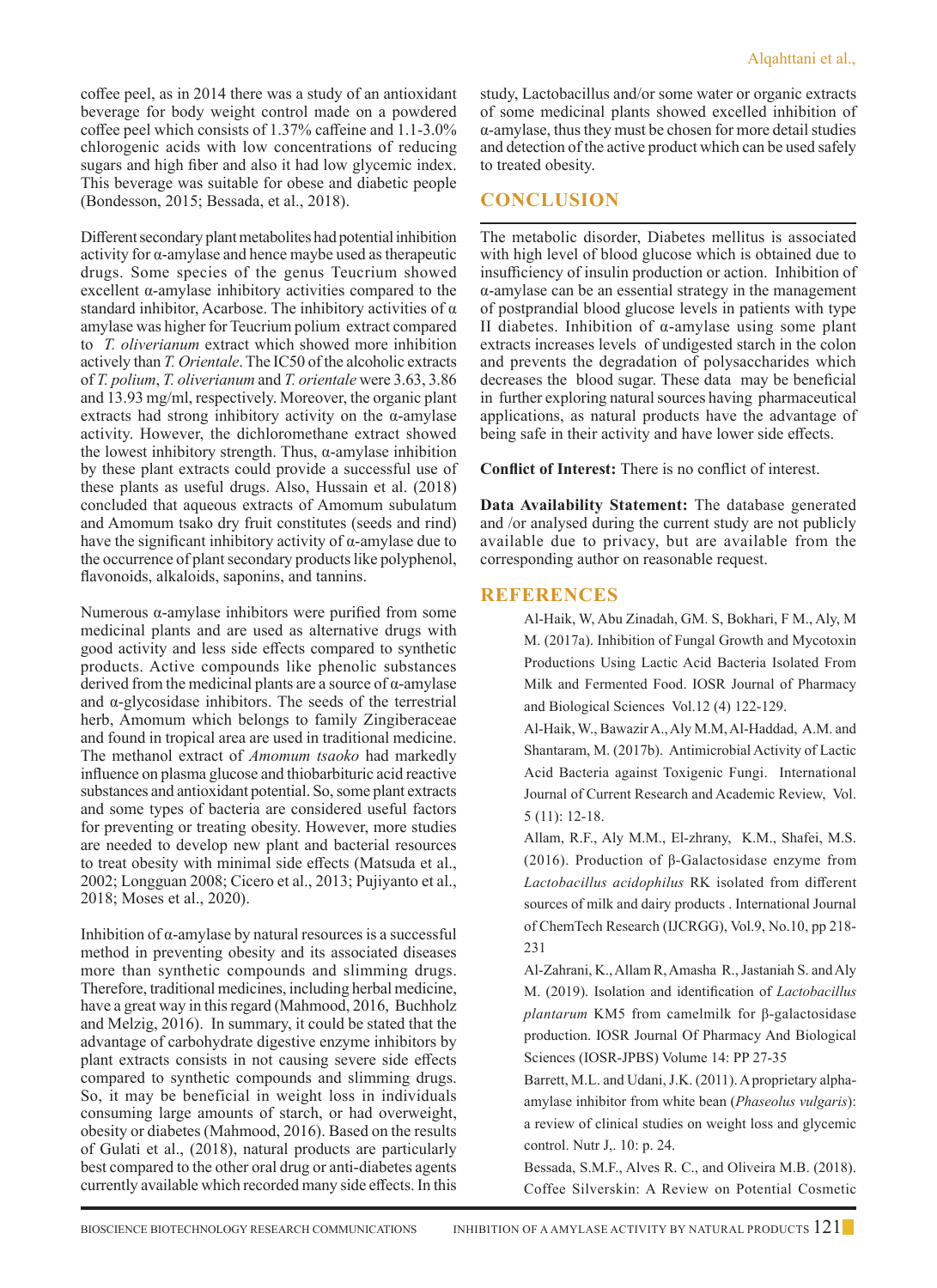Applications.. 5(1): p. 5.

Bondesson, E. 2015A nutritional analysis on the byproduct coffee husk and its potential utilization in food production

Brain-Isasi, S., Álvarez-Lueje A., and Higgins T.J. (2017). Heterologous expression of an α-amylase inhibitor from common bean (*Phaseolus vulgaris*) in *Kluyveromyces lactis* and *Saccharomyces cerevisiae*. 16(1): p. 110.

Buchholz, T. and Melzig, M.F. (2016). Medicinal plants traditionally used for treatment of obesity and diabetes mellitus–screening for pancreatic lipase and α-Amylase inhibition.. 30(2): 260-266.

 Carrim, A.J.I. (2006). Enzymatic activity of endophytic bacterial isolates of Jacaranda decurrens Cham. (Carobinhado-campo).. 49(3): p. 353-359

 Chaineau, C.H., Rougeux G, Yepremian C, and Oudot J. (2005). Effect of Nutrient concentration on the biodegradation of crude oil and associated microbial Populations in the soil. Soil Biology and biochemistry, 1-8.

 Cicero, L.T, Yenshou, L., Arlene, P.B., Yi-Chin, C., ShaoChih, C., Wen-Chin,Y. (2013). Herbal Therapies for Type 2 Diabetes Mellitus: Chemistry, Biology and Potential Application of Selected Plants and Compounds, 43: 1-33.

 Etxeberria, U., de la Garza, A.L., Campión, J., Martínez, J.A., Milagro, F.I. (2012). Etxeberria, U., et al., Antidiabetic effects of natural plant extracts via inhibition of carbohydrate hydrolysis enzymes with emphasis on pancreatic alpha amylase.. 16(3): p. 269-297.

Feng, Z.H., Wang, YS. and Zheng, Y.G. (2011). A new microtiter plate-based screening method for microorganisms producing Alpha-amylase inhibitors. Biotechnol Bioproc E 16, 894.

Gislin, D., Sudarsanam D., Raj G.A. Baskar K. (2018). Antibacterial activity of soil bacteria isolated from Kochi, India and their molecular identification, Journal of Genetic Engineering and Biotechnology, Volume 16 (2): 287- 294,

Gowsalya, A., Ponnusami V. and Sugumaran K.J. (2014). Isolation of bacteria from soil sample for exopolysaccharide production. 6(5): p. 2925-2928.

Gulati, V., Harding, I.H., Palombo, E.A. (2012). Enzyme inhibitory and antioxidant activities of traditional medicinal plants: potential application in the management of hyperglycemia, 12(1): p. 77.

 Hidayati, W., Padillah, A., Maharadingga, HN., Prastiwi, R., Pratiwi, A., Farahmayuni, L., Syahputra, R. and Fahrul, M. (2018). The Alpha-Amylase Inhibition Potential of Endophytic Fungi from Indonesian Bay Leaves (*Eugenia polyantha* WIGHT.). In Proceedings of the 1st Muhammadiyah International Conference on Health and Pharmaceutical Development (MICH- Ph. D), pages 107- 111.

 Hussain, S.A, Hameed, A., Fu, J., Xiao, H., Liu, Q., Song, Y. (2018). Comparative in vitro analysis of anti-diabetic activity of IndoPak black cardamom (Amomum subulatum Roxb.) and Chinese black cardamom (*Amomum tsaoko* Crevost et Lemaire). Progress in Nutrition; Vol. 20, N. 3: 403-414.

Kellogg, J., Grace, M. H. and Lila, M. A. (2014). Phlorotannins from Alaskan Seaweed. Carbolytic Enzyme Activity, 5277–5294.

 Liu L, Cen Y, Liu, F, Yu J, Jiang X and Chen X (2015). Analysis of α-amylase inhibitor from cornifructus by coupling magnetic cross-linked enzyme aggregates of α-amylase with HPLC–MS. Journal of Chromatography B, Volumes 995–996: 64-69

 Longguan, YU ( 2008). Effect of Lipid Extracted from Tsao-ko (Amomum tsao-ko Crevost et Lemaire) on Digestive Enzyme Activity, Antioxidant Activity, Plasma and Liver Lipids, and Blood Glucose Levels of Mice. Journal of Nutritional Science and Vitaminology, Vol. 54 (No. 5) P: 378-383.

 Mahmood, N.J. (2016). A review of α-amylase inhibitors on weight loss and glycemic control in pathological state such as obesity and diabetes.. 25(6): p. 1253-1264.

 Matsuda, H., Morikawa T., Yoshikawa M. (2002). Antidiabetogenic constituents from several natural medicines. Pure and Applied Chemistry, vol. 74, no. 7, pp. 1301-1308.

 Moses, Z.Z., Sunday H.G., Jude, O.O., Jeremiah D.G. and Hassan S. M. (2020). Evaluation of alpha amylase inhibitory activity of the ethanol extract of some locally sourced plants with known hypoglycaemic properties. Journal of Biologics Research and Development Vol.1 No. 1, 351-3

Obiro, W.C., Zhang, T. and Jiang B.J. (2008). The nutraceutical role of the *Phaseolus vulgaris* α-amylase inhibitor. 100(1): p. 1-12.

Orhan, F. and Akincioglu H.J. (2020). Determination of carbonic anhydrase enzyme activity in halophilic/ halotolerant bacteria.. 155: p. 103650

 Prakash, O., Jaiswal N.J. (2010), α-Amylase: an ideal representative of thermostable enzymes. 160(8): p. 2401- 2414.

 Pujiyanto, S, Resdiani M, Raharja B, Ferniah RS (2018). α-Amylase inhibitor activity of endophytic bacteria isolated from *Annona muricata*. J Phys Conf Ser.111- 119.

 Rasouli, H, Hosseini-Ghazvini, SM, Adibi, H, Khodarahmi R. (2017). Differential α-amylase/α-glucosidase inhibitory